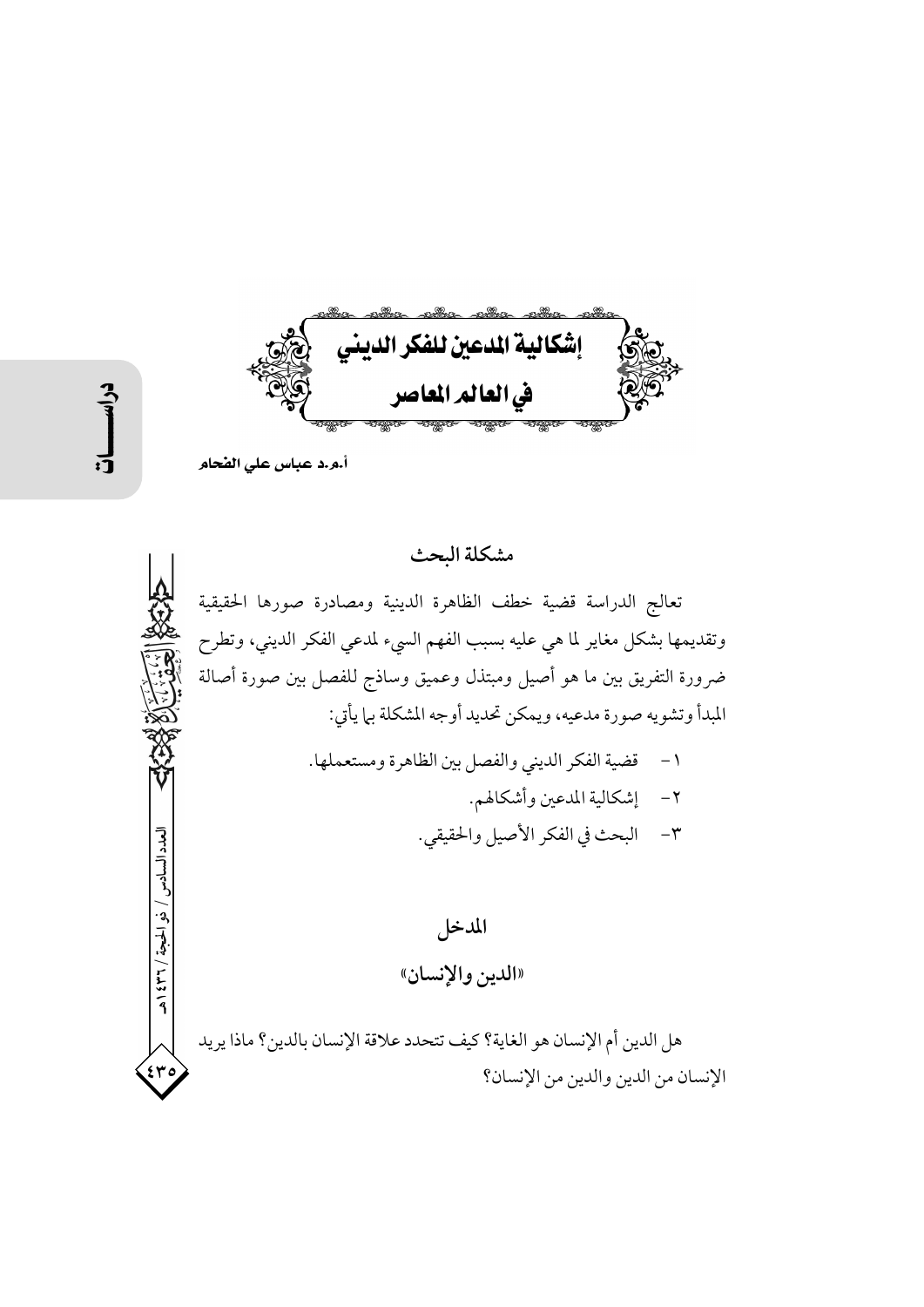إن محاولات الإجبابة على هـذه التساؤلات يتطلب المزيـد مـن الدراسـة لأنها ـ لا شك ـ شغلت الفكر الإنساني منذ فجر تاريخ الإنسان، فالدين يمكن تعريفه بأبسط مفهوم على أنه علاقة تنظم الإنسان (المخلوق) بخالقه من جهة وبالإنسان مع أخيه الإنسان من جهة ثانية. ومن هنا فإن الدين يستهدف الإنسان لأنه غايته التي يتكامل به، يبث الطمأنينة في النفس من عناء رحلة البحث عن الإجابة عن كثير مما يجهل فهمه كطبيعة مهمته في رحلة الحياة ومآل هذه الرحلة وفلسفتها بعد الموت، فضلا عن الهدف الرئيس الذي يبحث عنه الإنسان دائيا في فطرته وهو إيجاد المتكامل الذي يلجأ إليه من أشكال الضيق النفسي الذي يفهم بعضه، وكثير منه مما لا يفهمه، هذا المتكامل الذي يخطئ الإنسان تفسيره على مر تاريخه فيصوره بهيأة صنم أو جرم سماوي أو شيء فيتخذه إلها يعبده ليؤمن له المجهول في رحلة الحياة وما بعد الحياة. وهنا تأتى رحلة الأنبياء ورسل السهاء لهداية البشر الضال عن طريق الله تعالى فتقدم الرسالة المقدسة للناس وجوهرها توحيد عبادة الواحد الأحد وهو الله تعالى وتطهير النفس من الأدران والرذائل ليكون العباد بالمستوى اللائق لهذا المعبود العظيم، وهكذا كانت العبادة قوامها الحقيقي في قيم الفضيلة وإعلاء شأن بني الإنسان، وارتبط التوحيد بمعانيها النبيلة فلا عبادة مع سفك للدماء أو طغيان وتجبر في الأرض، ولا عبادة مع عصيان وعقوق للوالدين واعتداء على الحرمات وإضاعة للحقوق. ومن هنا جاء قوله تعالى على لسان قوم شعيب:

﴿ قَالُوا يا شُعَيْبُ أَ صَلاتُكَ تَأْمُرُكَ أَنْ نَتْرُكَ ما يَعْبُدُ آباؤُنا أَوْ أَنْ نَفْعَلَ فِي أَمْوالِنا ما نَشؤُا إِنَّكَ لأَنْتَ الْحَلِيمُ الرَّشِيدُ﴾ (``.

وقوله تعالى: ﴿اتْلُ ما أُوحِيَ إِلَيْكَ مِنَ الْكِتابِ وَأَقِم الصَّلاةَ إِنَّ الصَّلاةَ تَنْهى عَنِ الْفَحْشاءِ وَالْـمُنْكَرِ وَلَذِكْرُ الله أَكْبَرُ وَاللهُ يَعْلَمُ ما تَصْنَعُونَ﴾ (٢)؛ لأن الصلاة ليست مجرد طقوس غيبية، إنها منهج عملي يجب أن ينعكس شعوره على السلوك القويم والعمل اليومي النافع للفرد، وهكذا الأمر في شأن العبادات كلها التي تبدو في

إشكالية المدعين للفكم

/ أ.م.د عباس

رآقسكم

`٤٣)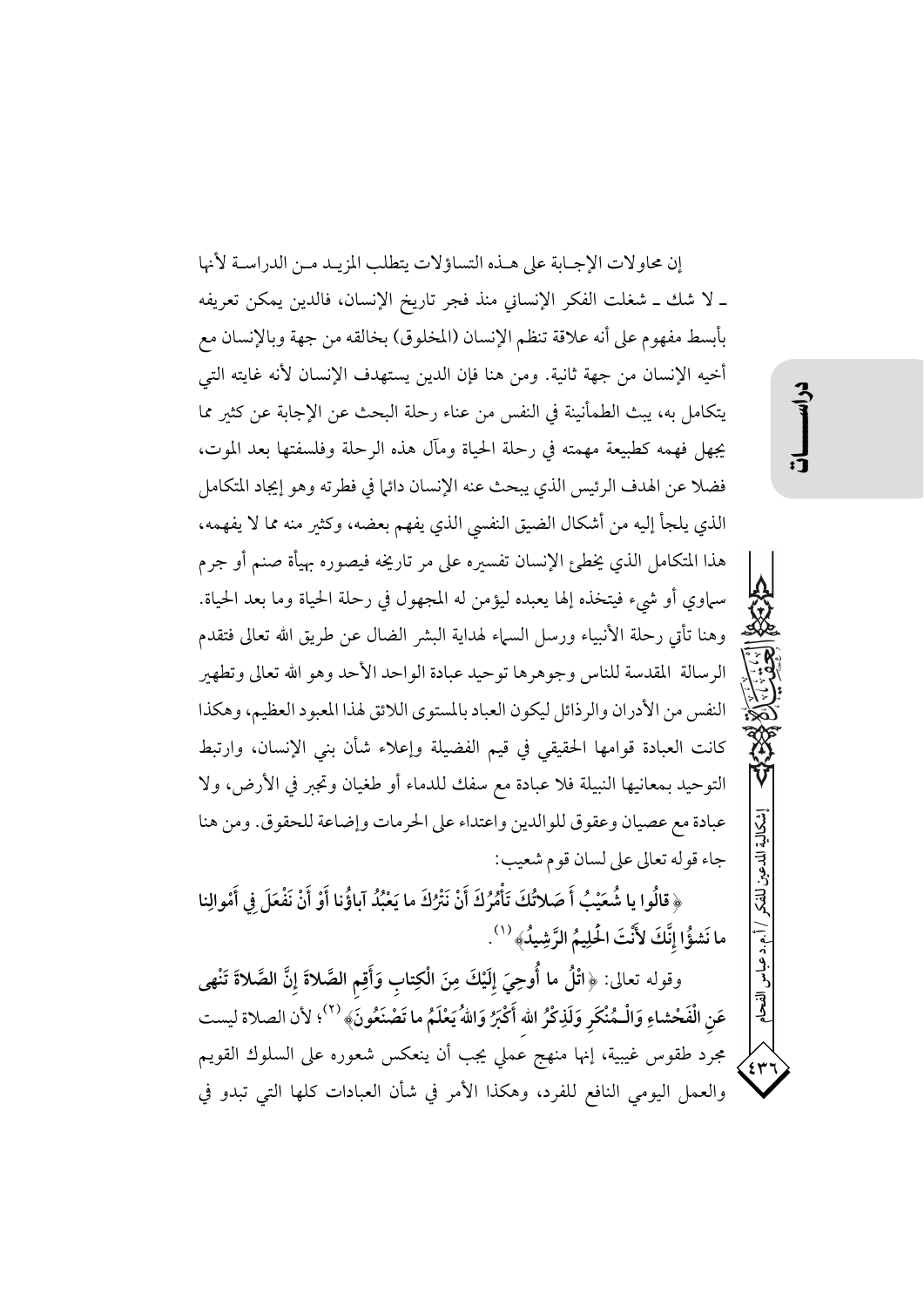حقيقتها تخدم الفرد نفسه وتضمن له السعادة في الدارين الدنيا والآخرة .

الدين\_إذن\_وضح الحقوق والواجبات وفصل فيهما بموازين دقيقة، واتباعها وتنفيذها يضمن إقامة العدل الإلهي في الأرض وتجاهلها يسبب الكوارث والمآسى التي لا يمكن تصورها.

ولا ريب في أن ثمة كثيراً مما يتعسر على التوضيح المادي، ولا يستوعبه عقل الإنسان من قبيل ما بعد الموت أو الموت نفسه وقضية الروح، فهذه مسائل تحلها السباء ورسل السباء إلى بني البشر لأن فلسفات الأرض غبر قادرة على تلبية الحاجة الطبيعية التي تهدئ فوران فضول النفس في معرفة مثل هذه القضايا الغيبية الجوهرية.

سيات الإدعاءات والمدعين:

يشهد العالم اليوم تطرفا شديدا في الترويج للأيدلوجيات الدينية ومحاولات تعميمها على أيدى المتمسحين بلبوسها بعضها ظاهر واضح يتمثل بمدعى الفكر الديني الإسلامي، وبعضه الآخر يظهر بين حين وآخر من مدعى الأديان الأخرى كالمسيحية واليهودية، إن الإشكالية اليوم ليست في الظاهرة الدينية في حد ذاتها، بل في المستغلين لها، الذين يسيئون فهمها لغايات ضيقة، أو لقصور في الفهم فيوظفونها توظيفا سلبيا يشوه صورتها.

وبشكل عام يمكن تلمس أشكال هذه الادعاءات وتحديد سمات للمدعين بالصور الآتية:

#### أولا: التطرف:

يعدُّ التطرف آفة أي فكر وعنصر هدم لأية أيدلوجية، وترادف التطرف دائلم صفات سيئة كالعصبية والقسوة والعنف لأنه نتاج طبيعي لكل مدع لحقيقة لا يستطيع

العدد السادس / ذو الحجة / ٣٦٦ هـ

٤٣١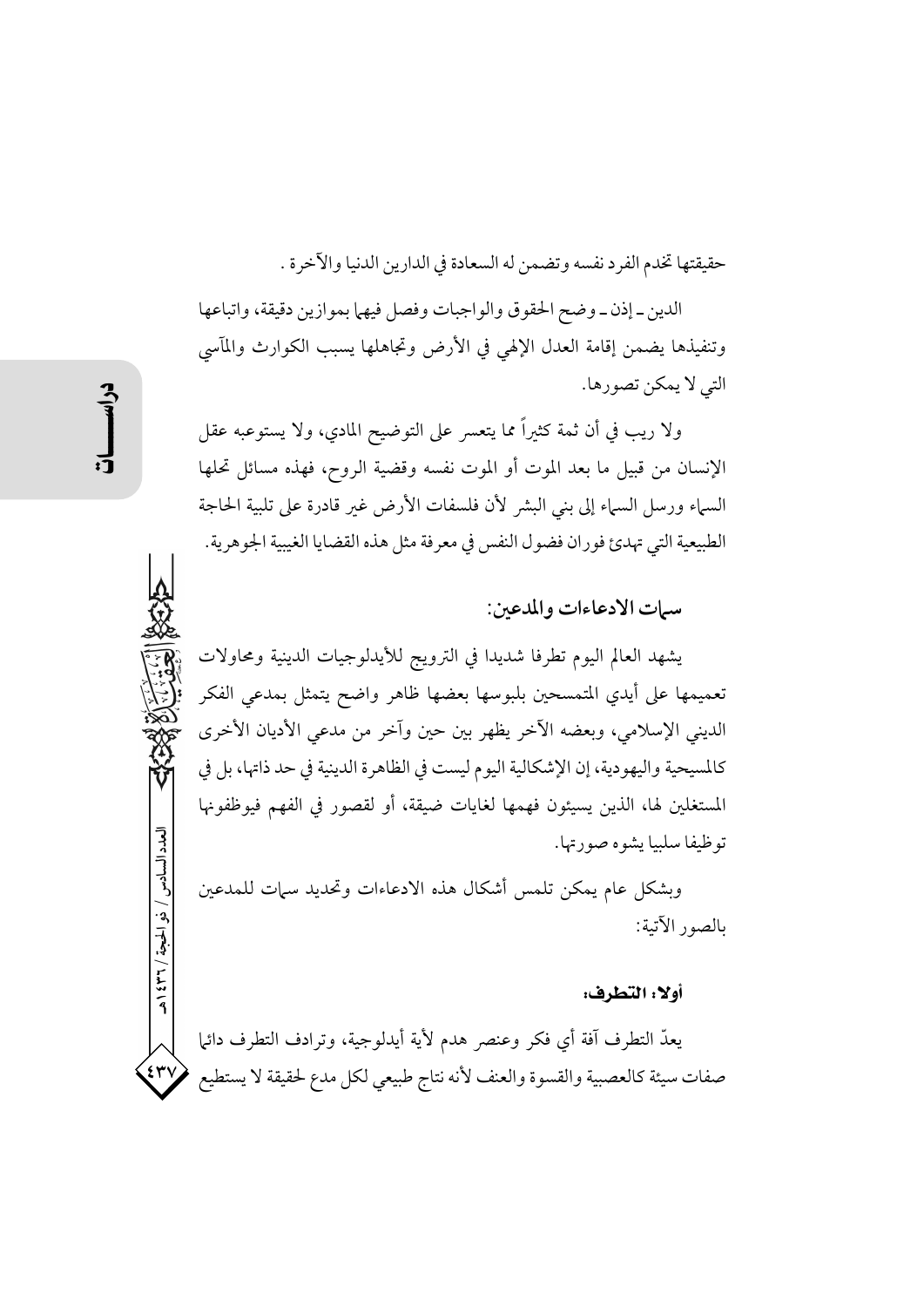تمثيلها بحواره أو بسلوكه ،وما يشهده عالم اليوم مثال حي اتهمت به النظريات الدينية أبشع اتهام، لاسيها الفكر الإسلامي، إذ من الظلم أن يختزل فكر عظيم مبنى على أساس التسامح واحتضان الآخر وحواره من مجموعة أفراد أساءت فهمه، وابتكرت نظريات فاسدة وساذجة بعيدة كل البعد عن روح الإسلام وأهله، ذلك الفكر الممتدة لأكثر من أربعة عشر قرنا ما عرف التطرف بها من قبل كما عرف اليوم، ومنشأ ذلك هو الفهم السطحي للشريعة الإسلامية، وابتعاد هؤلاء عن المنبع الحقيقي للفكر الإسلامي، إذ تركوا العمل بسنة النبي وأهل بيته صلوات الله عليهم أجمعين، وحتى بعض أصحابه إلى العمل بالفهم الملتوي والسطحي لشيوخهم في عالم اليوم.

وهنا ينبغي التأكيد على أن الفكر الإسلامي الحق ينبذ التطرف والعصبيات بأشكالها المقيتة كلها ويدعو إلى الحوار دائيه، وقد عاشت تحت ظله الأديان كلها آمنة مطمئنة تمارس طقوسها كيفها تشاء، لم يكفرها أحد أو يفجر أماكن العبادة فيها. وليس التطرف اليوم شأنا وحيدا لمدعي الفكر الديني الإسلامي، بل نجد ثمة متطرفين في العالم يتبنون السلوك ذاته من الإقصاء ونبذ الآخر والعنف كما في نيجيريا أو ما يقوم به بعض المدعين كالقس الأميركي تيري جونز من حرق للقرآن أو الإساءة لشخص النبي محمد ﷺ، أو ما جرى من مجزرة شباب الكشافة في النرويج التي راح ضحيتها العشر ات من الشباب المسلمين وغيرهم، أليس ذلك أسوأ أنواع العنف؟ .

ولاشك في أن التطرف والعصبية في تبني الأفكار يولدان العنف دائها، ومن هنا ينبغي لفت أنظار العالم إلى ضرورة التفريق بين الفكر الأصيل وبين المدعى الساذج الذي يحاول اختطاف الصورة المشرقة لأي فكر \_وليس الفكر الديني فقط \_وتشويهها واستبدالها بأخرى قاتمة تحمل سماته ورائحة عفونته، ولعل الطائفة المسلمة الشيعية في العراق اكتوت قبل غيرها بنار المتطرفين المدعين. على أية حال يمكن تحديد أوجه الفكر الحر من الشواهد والأمثلة التي تقدمها بعض المواقف الإسلامية في عالمنا المعاصر ومنها: شكالة المدعن

 $\overline{3}$ 

 $\mathfrak{z}_{\mathfrak{r}}$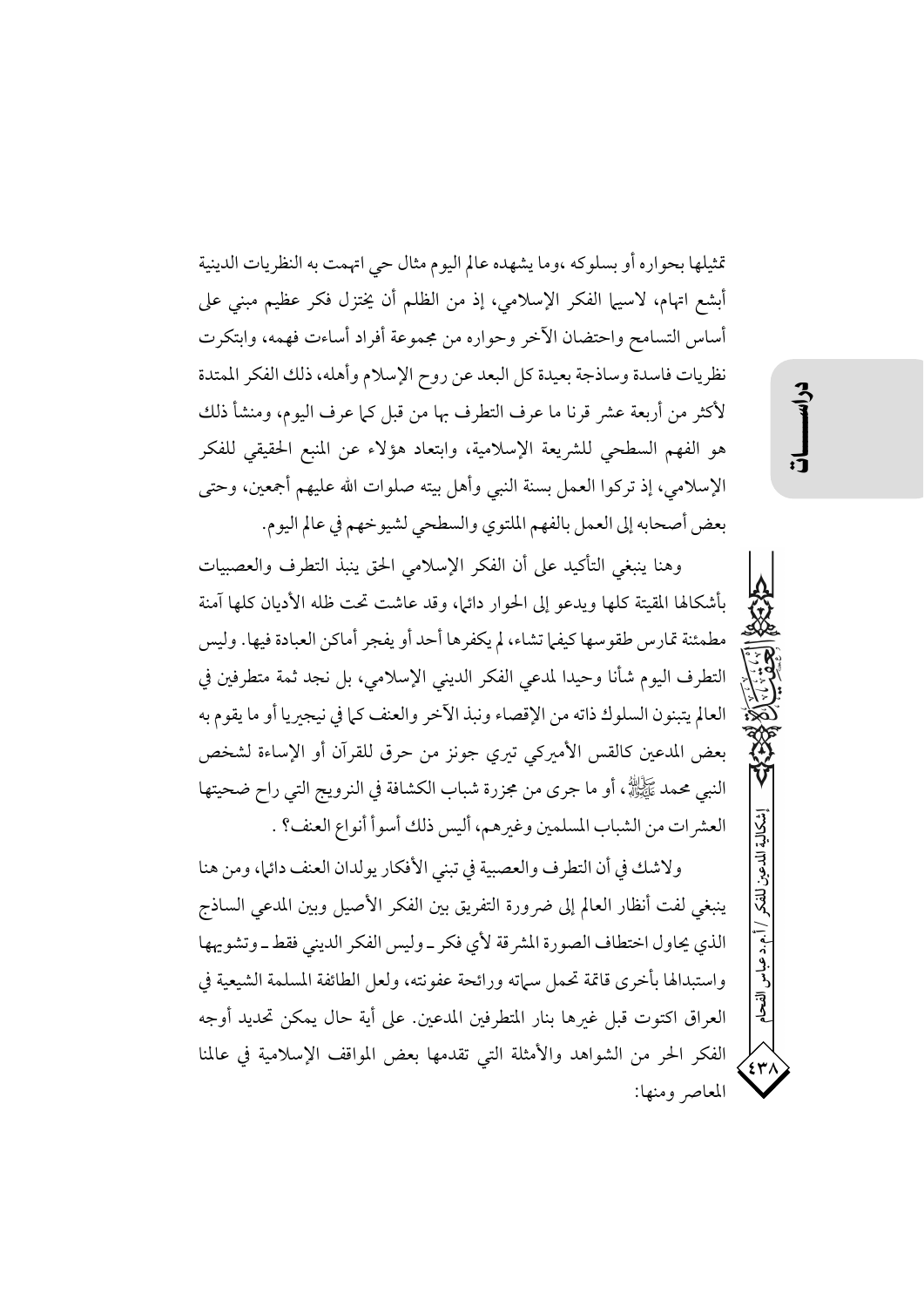# مرجعية النجف الأشرف:

وقد قدمت أمثلة إنسانية حية تنظر إلى أبعاد المصلحة العامة من نواحيها كافة مرتبطة بطبيعة التشريع القائم على تنظيم علاقات الإنسان مع خالقه ومع نفسه، فهي تمثل أغلبية للشيعة إلا أنها تقدم نفسها مرجعا لكل المسلمين وليس لطائفة محددة، ويمكن التبيان ببعض الأمثلة:

١ - سقوط البعثيين (١٩٦٨-٢٠٠٣م):

مثَّل حكم البعثيين للعراق أسوأ أنظمة الحكم التي قادت هذا البلد قديها وحديثا، لأن فكرهم كان قائها على التطرف وآلة القتل والتصفيات الجسدية للخصوم، وشهدت عقود نظام صدام حروبا عبثية أكلت الأخضر واليابس وأطلقت له اليد في القتل الجماعي، ولاسبيما الشيعة والكرد، بحجة الحرب، وعلى مرآى ومسمع من العالم الذي زوده بالسلاح طوال عقد ثمانينيات القرن الماضي في الحرب العراقية الإيرانية، فكان أسلوبه باستعمال أسلحة الدمار الشامل كالكيهاوي وقنابل النابالم أسلوباً شائعاً ومعروفاً، استعمل في الأهوار جنوب العراق وفي مأساة حلبجة شيماله. وعند سقوط هذا النظام كانت وصايا المرجعية وفتاواها قائمة على عدم الخروج على القانون ومتابعة الأُمور من مجاريها القانونية، فكانوا بذلك العنوان الحقيقي للفكر الإسلامي الملتزم المستلهم تعاليمه من مبادئ أهل بيت النبي محمد ﷺ.

٢- حرب الإبادة (٢٠٠٥-٢٠٠٨):

على الرغم مما لحق بطائفة الشيعة المسلمين في العراق بعد سقوط نظام صدام عام ٢٠٠٣م، من حرب إبادة شملت مختلف أصناف آلة القتل والدمار كالعجلات المُفخخة والانتحارات الجماعية في أوقات الانقطاع إلى الله وزيارة أوليائه في بيوت العبادة والأماكن الدينية المقدسة عند المسلمين، تبنتها مجموعات متطرفة تدعى الدين، أقول على الرغم من ذلك كله لم نشهد فتوى لأي مرجع ديني في النجف يدعو إلى الرد

العدد السادس / ذو الحيجة / ٣٦ / ٤٣٩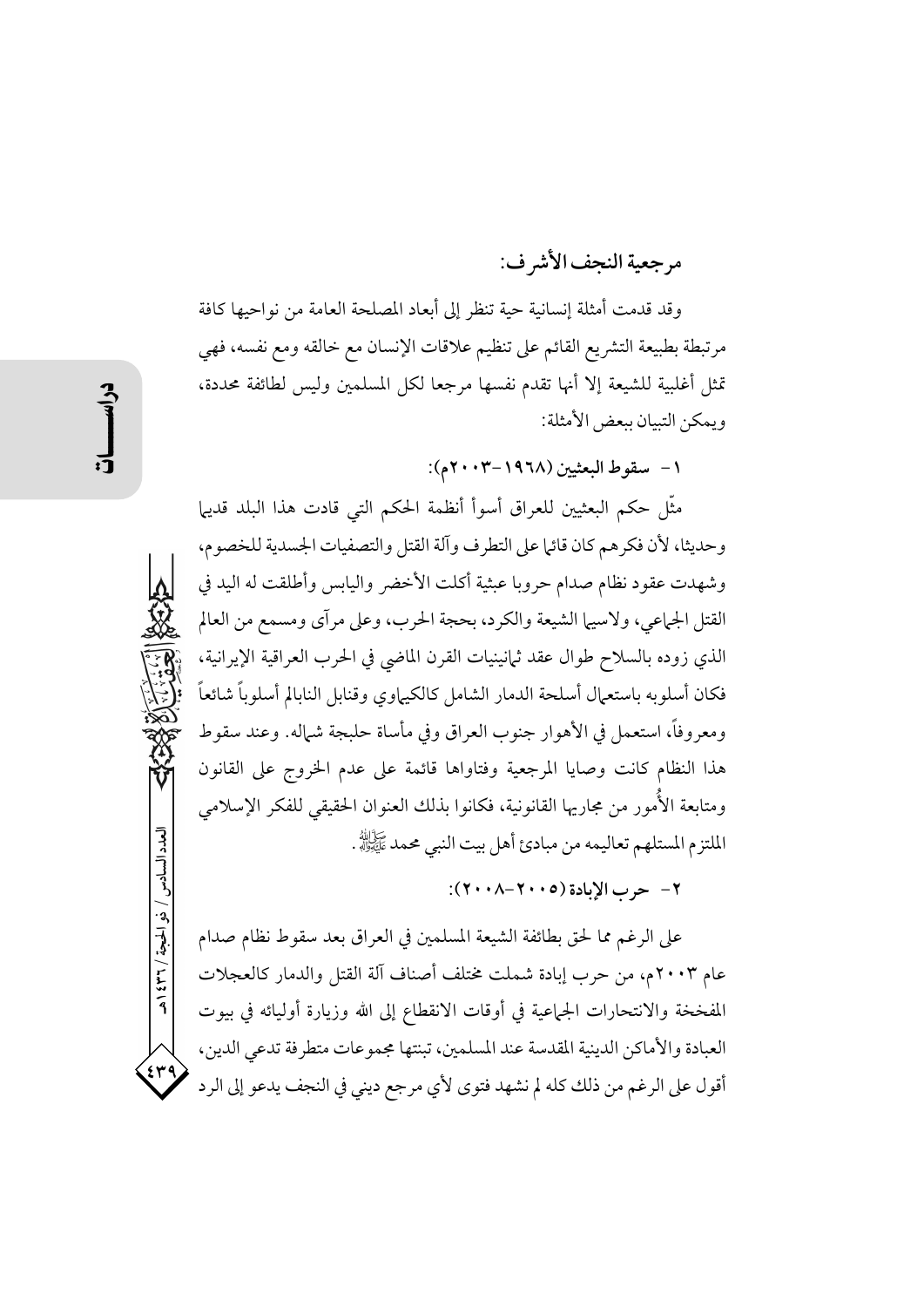بالمثل أو تبنى عمليات انتقامية بل على العكس تماما كانت الإشارات دائيا بضرورة الصير والحفاظ على وحدة الصف.

٣- الأقليات الدينية :

وفي العراق أقليات دينية تعرضت لهجهات وحشية من نفس المجموعات الإرهابية المدعية للفكر الديني- والإسلام منهم براء – مثل المسيحيين (الآشوريين والكلدانيين )، والصابئة، وقد كان للمرجعية الدينية موقف مشرف مع هؤلاء، إذ أدانت التعرض لهم وحرمت سفك دمائهم، ودعت إلى احتضانهم في المدن الآمنة ومنها النجف وكربلاء<sup>(٣)</sup>. وهم في ذلك منطلقون من الاقتداء بالهدى القرآني الذي يقول:

﴿يا أَيُّهَا النَّاسُ إِنَّا خَلَقْناكُمْ مِنْ ذَكَرٍ وَأُنْثى وَجَعَلْناكُمْ شُعُوباً وَقَبائِلَ لِتَعارَفُوا إنَّ أَكْرَمَكُمْ عِنْدَ الله أَتْقاكُمْ إِنَّ اللهَ عَلِيمٌ خَبِيرٌ﴾  $^{(3)}$  ، وبالسيرة النبوية ومن بعدها العلوية التي ترفض المسميات التمييزية كمصطلح الأقليات مثل قول الرسول ﷺ: «الناس سواء كأسنان المشط» <sup>(٥)</sup> و«المسلم من سلم الناس من لسانه ويده»<sup>(٦)</sup>، ووصايا الإمام على لِمَائِيَا۞ مثل: «الناس صنفان إما أخ لك في الدين وإما نظير لك في الخلق» <sup>(٧)</sup> الذي كان لا يقبل أن يرى كتابيا يبيع ماء وجهه من أجل لقمة العيش في بلاد الإسلام، فقد روي «أنه مر بشيخ مكفوف كبير يسأل، فقال أمير المؤمنين: ما هذا؟ فقيل له: يا أمير المؤمنين انه نصراني. فقال الإمام: استعملتموه حتى إذا كبر وعجز منعتموه !! أنفقوا عليه من بيت المال»<sup>(٨)</sup> .

### ثانيا: الانعزالين :

يجد المتدبر في شخوص المدعين نوعا خفيا من العقد النفسية القائمة على عدم الاختلاط بالآخر واتخاذ زوايا مظلمة من الحياة والانزواء فيها، ولا أعنى بها مجرد

أشكالية المدعين للفكم

ا .م.د عباس

اقدم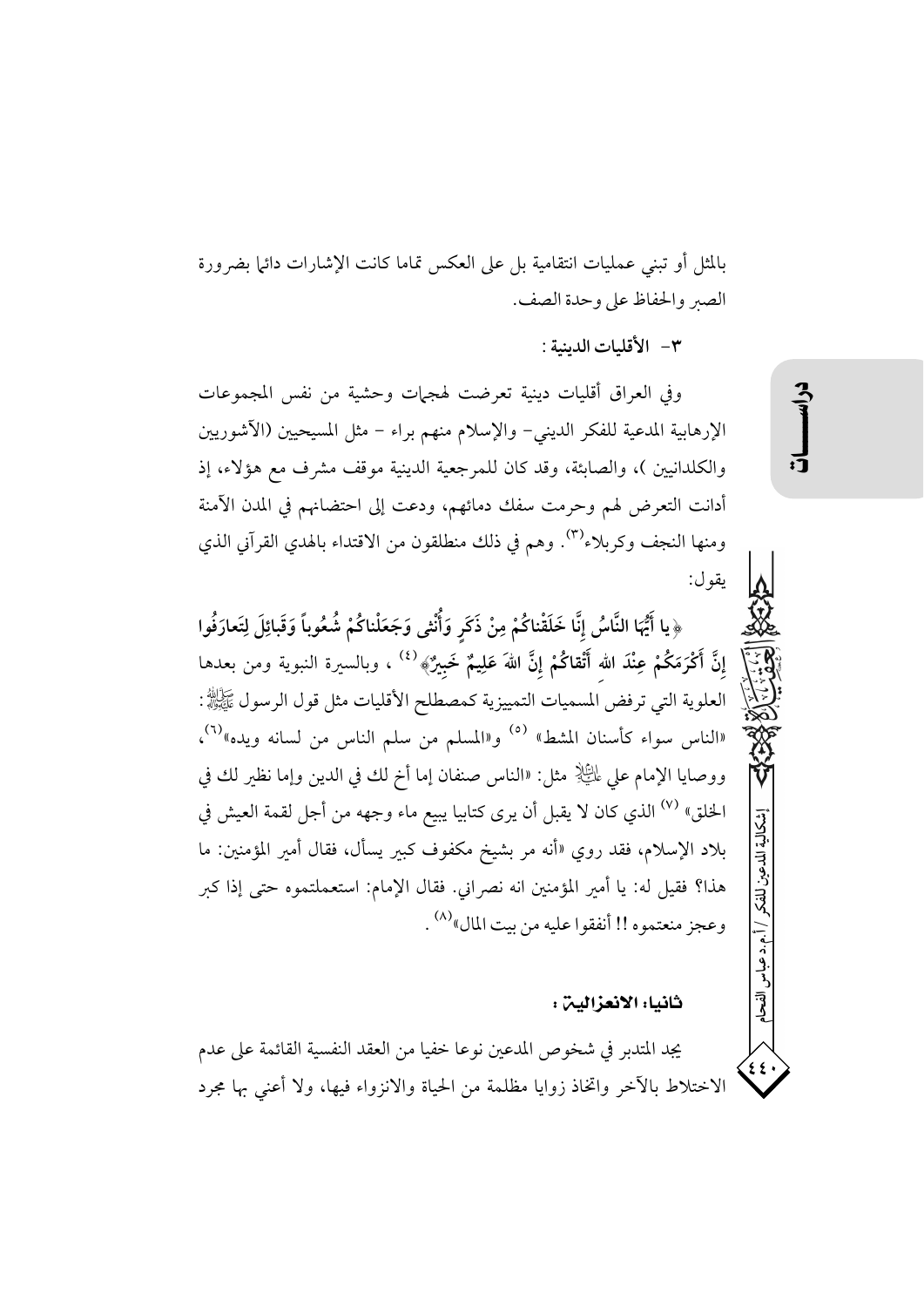الانعزالية المكانية، بل أقصد بها إقصاء العقل وعزله بعيداً على يحيط به من أفكار. والتفاعل مع ما يتفق معه ويطابق ضيق أفقه فقط، وهو أمرٌ يغذي حالة العداء لكل ما هو جديد على فكره وجنسه مما يؤمن به، فهو لا يتقبل أية فكرة تعارضه ولا يجد في الاختلاف العلمي أي مصدر للغني والثراء، وهو بعد أصلا لا يمتلك أدوات الحوار القائمة على احترام الآخر وتقبل معارضته، بل ولا يملك الدليل العلمي القاطع الذي يستند إليه في أطروحاته، إذ يناقضه التاريخ دائي| وتتقاطع معه الشريعة والسنة في كل الأحوال، لذلك لا يجد بدا من اتخاذ قرار الانغلاق على نفسه والاكتفاء بها والانكفاء السلبي عليها.

وهؤلاء في الحقيقة مرضى خطيرون على المجتمع، لأنهم يشعرون بغربة قاتلة لا يستطيعون القضاء عليها إلا بتحطيم الجسد وتدمير ما حوله، لذلك ينبغي على العالم معالجة هذه الظاهرة ودراسة جذورها ومكافحة أسبابها مكافحة علمية، لدمج هذه الفئة في عالم اليوم الذي يطلق على نفسه بأنه قرية صغيرة واحدة بينها فيه مجموعات تعيش في عالم آخر من المجهول.

والعزلة من نتاج الفكر الضيق الذي يولد النفاق في التعامل مع الأشياء، إذ كيف يتم التعامل مع الحداثة في عالمنا المعاصر، فيشاهد التلفاز وتركب السيارات والطائرات، وتستعمل آلات تكنولوجيا الاتصال الحديثة كالانترنت ووسائل المعلومات من دون التأثر بها إيجابا والتفاعل معها، بل يجرى العكس فنجد هؤلاء المدعين يشككون بهذه الحضارة ولا يبحثون إلا عن سلبياتها، لأنهم ببساطة ليسوا من صناعها، يستعملونها، ولكن لأغراضهم الفاسدة والمدمرة.

والغريب في أن هذه السمة أصلا تتناقض مع المأثورات الدينية التي ترى الإنسان عماد الحياة، وعمارة الأرض والسعى في مناكبها من أساسيات مبادئ الثواب والعقاب فيها، وكلها تعني الحركة الدؤوبة والعمل الجاد، وعلى صعيد الفكر  $551$ 

العدد السادس / ذو الحجة / ٣٦٦ / ه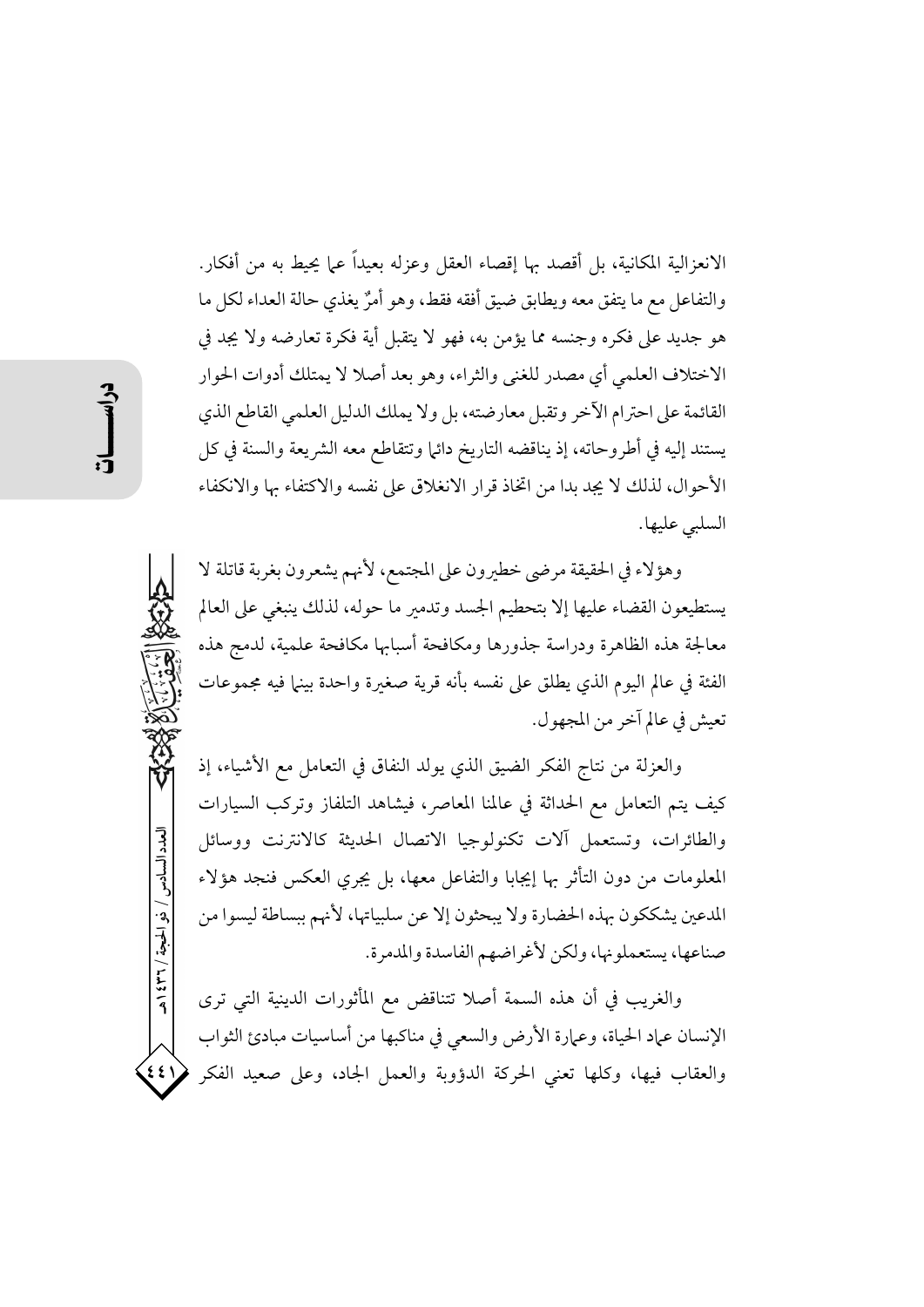الإسلامي ارتبط الإيهان بالعمل، فكثيرا ما يخاطب القرآن المؤمنين بقوله تعالى: ﴿الَّذِيْنَ آمَنُوا وَعَمِلُوا﴾، وفي المأثور النبوي «اعمل لدنياك كأنك تعيش أبداً واعمل لآخرتك كأنك تموت غداً»، المسألة –إذن ــ موازنة دقيقة بين الواقعية وبين الغيب، لا واقعية حد الإفراط الذي ينسي علاقة الإنسان بخالقه، ولا غيب يغيب الإنسان عما يحيط به من أسرة ولذائذ مشروعة، وهنا استحضر شاهدا للإمام على بن أبي طالب (ت ٤٠هـ) لِمَائِلِكَ وقد عاد أحد أصحابه في البصرة وكان يملك دارا كبيرة<sup>(٩)</sup> فقال له الإمام: «ما كنت تصنع بسعة هذه الدار في الدنيا. أما أنت إليها في الآخرة كنت أحوج، وبلي إن شئت بلغت بها الآخرة تقرى فيها الضيف وتصل فيها الرحم، وتطلع منها الحقوق مطالعها، فإذا أنت قد بلغت بها الآخرة. فقال له العلاء: يا أمير المؤمنين أشكو إليك أخي عاصم بن زياد. قال: وما له؟ قال: لبس العباءة وتخلى عن الدنيا. قال: عليَّ به. فلما جاء قال: يا عديٌّ نفسه لقد استهام بك الخبيث، أما رحمت أهلك وولدك. أترى الله أحل لك الطيبات وهو يكره أن تأخذها؟ أنت أهون على الله من ذلك. قال: يا أمير المؤمنين هذا أنت في خشونة ملبسك وجشوبة مأكلك. قال: ويحك إني لست كأنت، إن الله فرض على أئمة العدل أن يقدروا أنفسهم بضعفة الناس كيلا يتبيغ بالفقبر فقره» (١٠).

وفي هذه الحوارية مضامين في غاية الأهمية، تتعلق بفلسفة الإمام لِلتِّالِهِ ۚ إِزَاء الحياة الدنيا، أهي كما يشاع التخلي الواضح عما أنعم الله على الناس من حق التنعم بِالْحِيَاةِ وعِمَارَتِهَا كُمَّا فَعَلَ عَاصِمٍ بِنِ زِيادٍ؟ مِنْ إجابةِ الإِمامِ لِلْتَلِلِهِ وَاستنكارِهِ لهذا العزوف عن الدنيا عزوفا غير بناء نستطيع تبيان الفلسفة الإسلامية الحقة لطبيعة التعاطي مع قصة الحياة، تلك الطبيعة التي شوهت بشكل أعمى إلى هذا اليوم الذي يعد كثير من المسلمين مثل فعل عاصم هو التقرب الحقيقي إلى الله تعالى. ولذلك مثل هذا الفهم المغلوط التبس على عاصم فظن أن فعل الإمام لِلَّيَّالِ في زهده هو نتاج الإعراض السلبي عن الحياة. والإمام لِلتِّلِلَّإِ، في الوقت الذي أشار فيه إلى الترف في إشكالية المدعين للفكر

/ آ.م.د عباس

رآفسكم

 $\epsilon$   $\epsilon$   $\tau$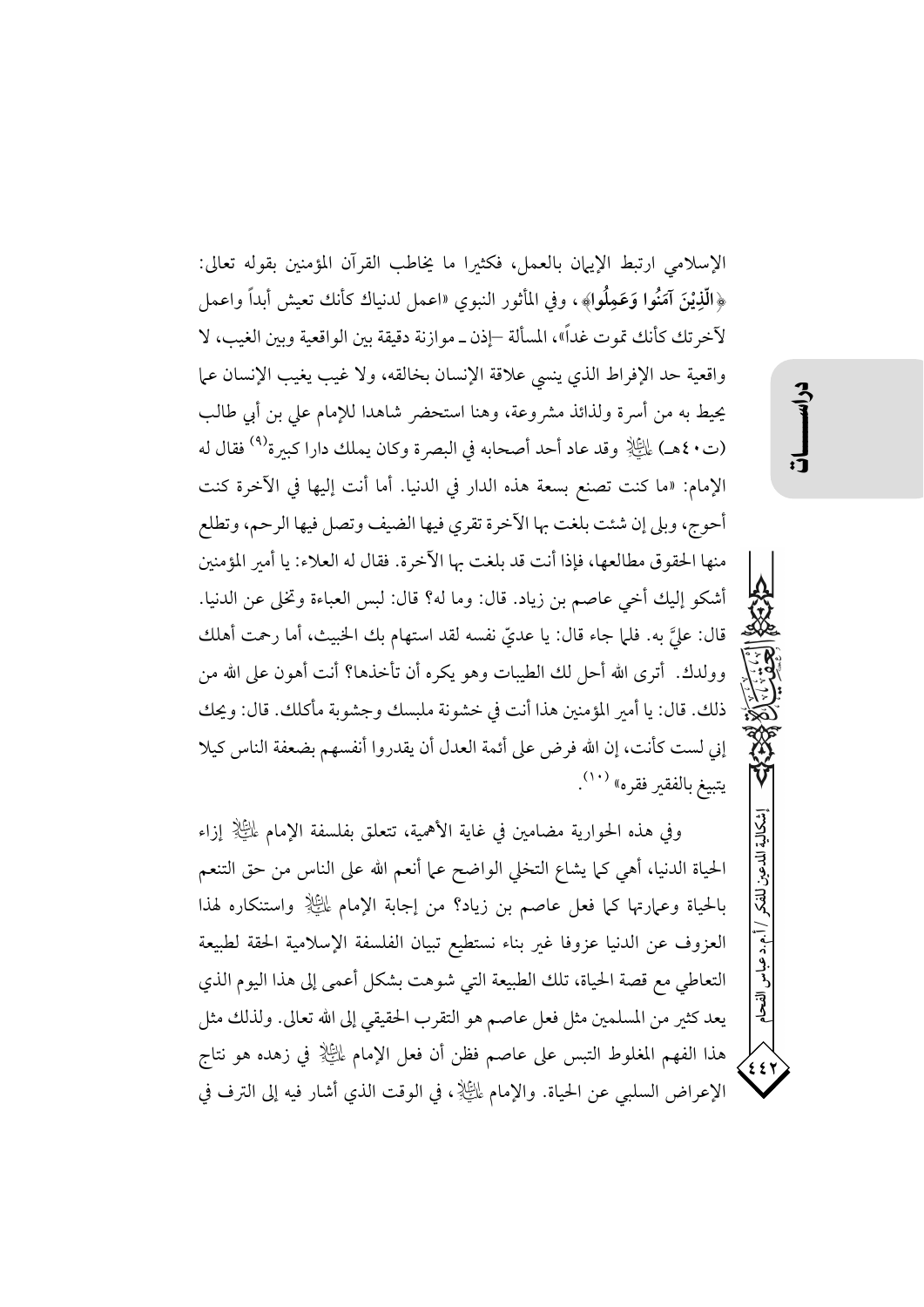سعة دار العلاء في الدنيا – التي ينبغي أن تكون في الحياة الأبدية وهنا يعني بسعة الدار المعنى المجازي أو الذي يسبق هذا الاستحقاق من العمل الصالح والفوز برضوان الله تعالى – أقول في الوقت، ذاته استدرك لِمُكِيْلٍا ولم ينكر مثل امتلاك دار واسعة، بل جعلها سبيلا للنجاة والفوز بدار الأخرة الأبدى بشروط هي: إقراء الضيف وصلة الرحم وإخراج الحقوق في خلالها، وهو معنى عام يمكن تخيله لقيم الفضيلة كلها كحل معضلات الناس بجمعهم في الدار بروح الأسرة الواحدة.

### ثالثا: امتلاك الحقيقة المطلقة :

في جوهر الفكر الديني الأصيل لا أحد يدعى الإحاطة الكاملة بالحقيقة سواء كانت تلك الحقائق مجردة موضوعية أو تتعلق بالحقيقة المطلقة من جانب الخالق والسباء والغيب، بل يبقى العارفون الباحثون عن المعرفة الإلهية في حالة من البحث الدائم يستلذون بها ويجدون أنفسهم فيها. ولذلك نجد في البحث العلمي الديني الفقهي أو الأصولي أو الإخباري حالة من الاختلاف المبنى على تعدد اجتهادات الباحثين المجتهدين استنادا لطبيعة الدليل الذي أوصله إلى تلك الحقيقة، وقد شاع عند العلياء قو لهم:

نحن أتباع الدليل كيفها مال نميل:

ولا أحد يسفه رأى الآخر طالما كانت الابتناءات علمية قائمة على الاستنتاج والبرهان، وذلك شأن العلماء المسلمين الحقيقيين منذ فجر الإسلام حتى هذا اليوم. ولذلك يعد باب الاجتهاد المفتوح في الفكر الشيعي أحد أهم منافذ البحث العلمي ووسائل المعرفة ونشدان الحقيقة، أغني العقل وأثراه كثيرا، بل وأعلى من شأنه أيضا، لما له من فضل في محاورة الآخر ومواكبة التطور الحاصل في عالم اليوم. ومن هنا أضطر مرة أخرى لضرب المثال في العقل الانفتاحي للباحث الحامل لفكر أهل البيت لِلدَّيِّلِ الذي يضع الخيارات العلمية نصب عينيه ويحكم على وفق ما توصل إليه من دليل، إذ

العدد السادس / ذو الحبجة / ٣٦ \ هـ

٤٤٢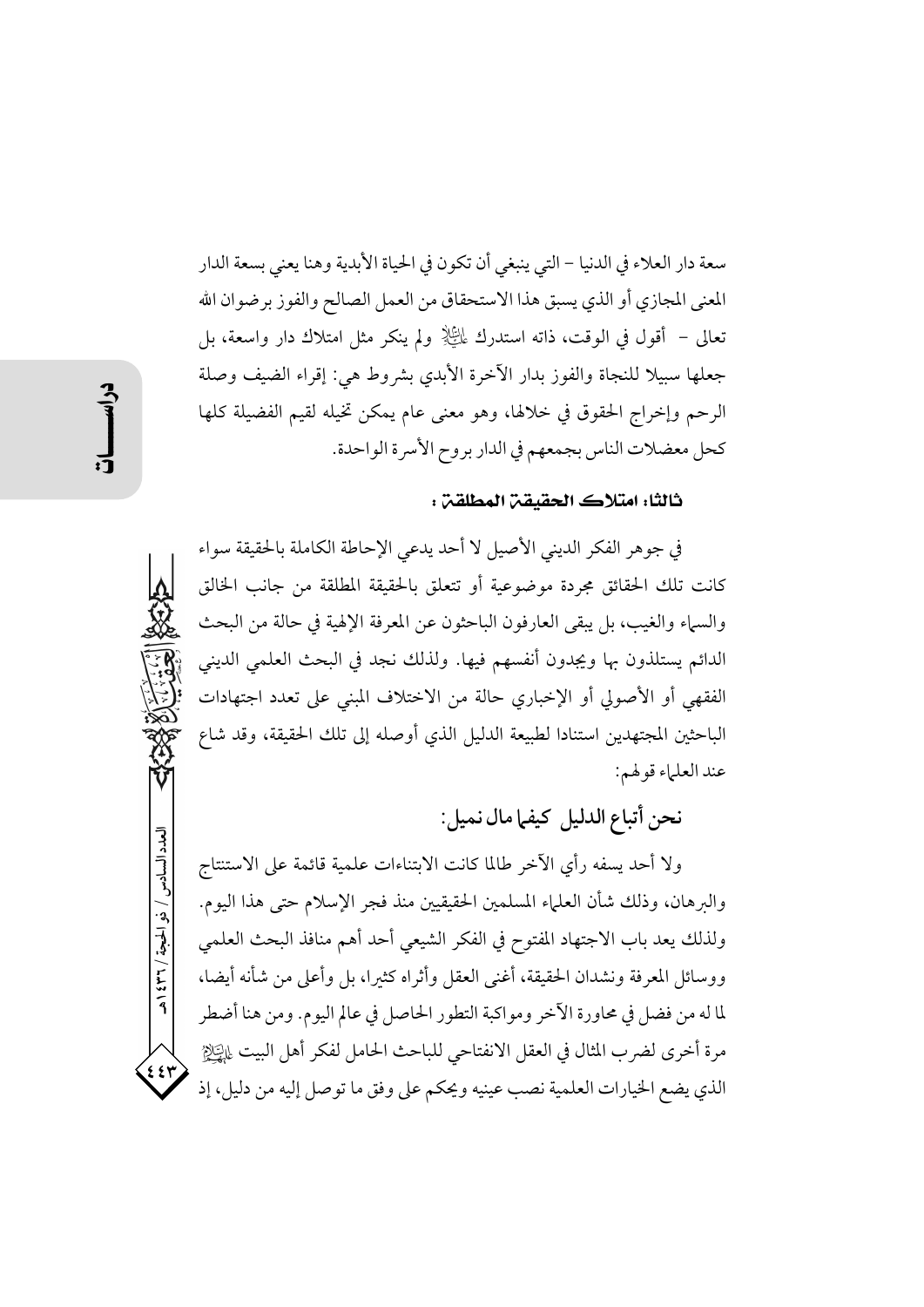لن تجد فتاوى لدى مراجع الشيعة تتناقض مع العقل وتتخلف عن الركب العالمي فيها تبيحه الفطرة السليمة والأدلة الشرعية، كما نجدها عند غيرهم مما يضحك من قبيل تحريم الميكي ماوس أو حرمة جلوس الإناث على الكراسي أو رضاعة الكبير ومما هو كثير غيره أصبح موضع تندر وسخرية على سفاهة المدعين.

ما الذي جرى اليوم ــ إذن – حتى تبدلت الأفكار بهذا الشكل ووصل الأمر بالتكفير الذي لم يسلم منه حتى المسلم؟ الجواب: بسبب ادعاء فئة متطرفة مدعومة امتلاك الحقيقة، وأن غيرهم قاصر عن إدراكها، لذلك يوزعون ألفاظ الكفر والشرك على طوائف عديدة من المسلمين في كل مناسبة يمكن أن يظهروا فيها كالحج أو في مواقعهم الالكترونية على شبكات الاتصال الالكترونية. وهذه الظاهرة السلبية واضحة للعيان وتقليدية في المجتمع السعودي ولا سيها في المناسبات الدينية، إذ لا يتورع أي سادن في الكعبة الشريفة وفي الحرم النبوي وحتى في الشارع من اتهام غيرهم ولاسيها مخالفوهم من الشيعة والصوفية من إلصاق تهم الشرك بهم لمجرد أنهم يزورون النبي أو قبور أهله وأولاده في البقيع، دون أن يسألوا أنفسهم ولو لمرة واحدة: من أعطاكم الحق في هذا الادعاء وكيف توصلتم إلى امتلاك حقيقة الايهان والكفر بهذه الطريقة الغريبة عن روح الفكر الإسلامي الذي يخاطب العقل والقلب معا في الدعوة إلى الحوار واحترام معتقدات الآخر كقوله تعالى:

﴿وَلا تَسُبُّوا الَّذِينَ يَدْعُونَ مِنْ دُونِ اللهِ فَيَسُبُّوا اللهَ عَدْواً بِغَيْرِ عِلْمٍ كَذلِكَ زَيَّنَّا لِكُلِّ أُمَّةٍ عَمَلَهُمْ ثُمَّ إِلى رَبِّهمْ مَرْجِعُهُمْ فَيُنَبِّّهُمْ بِمَا كانُوا يَعْمَلُونَ﴾ <sup>(١١)</sup>.

في تاريخ المسلمين صفحات مشرقة من الحوار المستند إلى القيم الإنسانية الرفيعة التي نعتز بها ونتخذها قدوة لنا في مخاطبة العالم في كل دور مثل مناظرات الإمام على لِمَائِيَالٍا لعلماء اليهود والنصارى حول مختلف القضايا التاريخية وما يتعلق بالأنبياء والأمم السابقة وقضايا التوحيد والمعاد، وكمحاورة الإمام الباقر شكالية الدعين للفكم

. ا. م.د عباسر

آويني

 $\left\{ \epsilon\epsilon\right\}$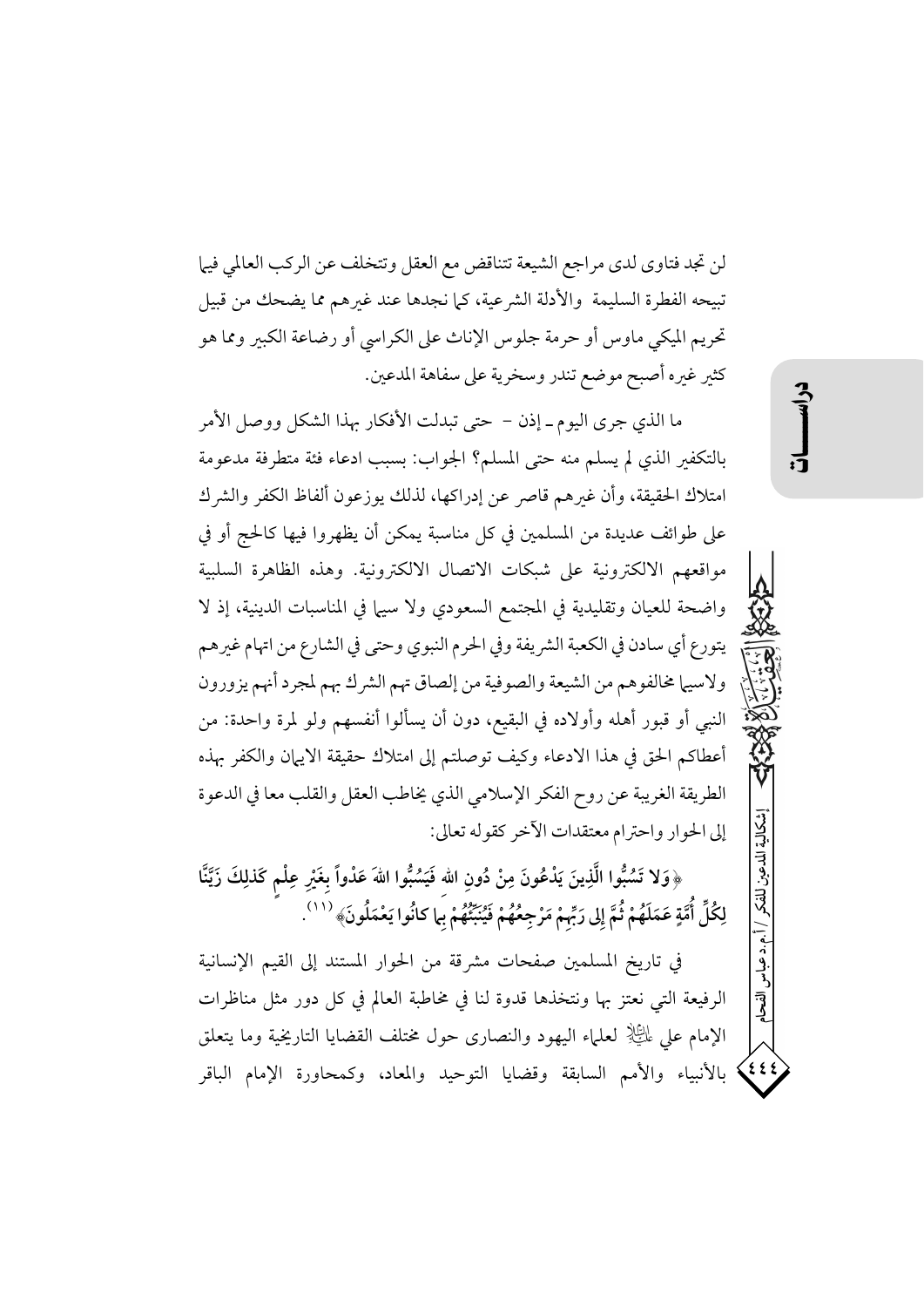(ت١١٤هـ) للعالم النصراني في الشام في ديرِه وأدب الإمام في جوابه حين سأله النصراني مبتدئا: « يا شيخ أمنّا أنت أم من الأمة المرحومة ؟ فقال الباقر: بل من الأمة المرحومة، فقال: أفمن علمائهم أنت أم من جهالهم؟ فقال: لست من جهالهم» وبدأت المسائل فيها بينهم حتى إذا تبينت سعة علم الإمام الباقر قال له العالم النصراني: ألم تقل ما أنا من علمائهم ؟ فرد الإمام: إنها قلت لك ما أنا من جهالهم»<sup>(١٢)</sup>.

بهذه العقلية المنفتحة على الآخر نحن نقتدى اليوم، ولا نؤمن بغير الحوار الإنساني في طرح ما نعتقد ونرى، وفي ذلك حقيقة وجودنا الإنساني وما نشأنا عليه.

#### رابعاً: السطحيـن :

هي النظر بعين واحدة إلى الظاهرة العلمية من دون إعمال العقل، وترادفها دائها مفردات السذاجة والبلادة في الطرح وهما أيضا نقيضا العمق والروية والغوص في الفكرة. وتسطيح الأيدلوجيات الدينية من ابتلاءات العصر الراهن، ابتليت بها جميع الأديان السماوية كاليهود والنصر انية والإسلامية بسبب المدعى لهذا الفكر أو ذاك. في اليهودية اعتقادات باطلة تبيح لمدعيها الاستئثار بالأرض وتشريد شعب بأكمله بحجج واهية. وفي النصرانية اعتقادات متناقضة كالادعاء بأن المسيح ابن الله، بل ويمكن القول إن ردات الفعل والدعوات إلى الإساءة إلى نبي الإسلام وحرق القرآن تسطيح آخر للأفكار وسذاجة في التعاطي مع الآخر، لأن النظريات لا تهاجم بسبب الفهم الخاطئ لمطبقيها..

وفي الإسلام اليوم الذي يعد الدين المغذى للعقل الإنساني لأنه دائها يربط النظرية بالتطبيق ويريد الانتقال بالمسلم المؤمن من الواقع إلى الغيب من قبيل السؤال المتكرر لعالم المسلمين وأميرهم على بن أبي طالب: «فقال: هل رأيت ربك يا أمير المؤمنين ؟ فقال لِمَائِلِيٍّ : أفأعبد ما لا أرى؟ فقال: وكيف تراه؟ فقال: لا تراه العيون بمشاهدة العيان، ولكن تدركه القلوب بحقائق الإيهان. قريب من الأشياء غبر

العدد السادس / ذو الحجة / ٣٦٦ هـ

 $rac{2}{3}$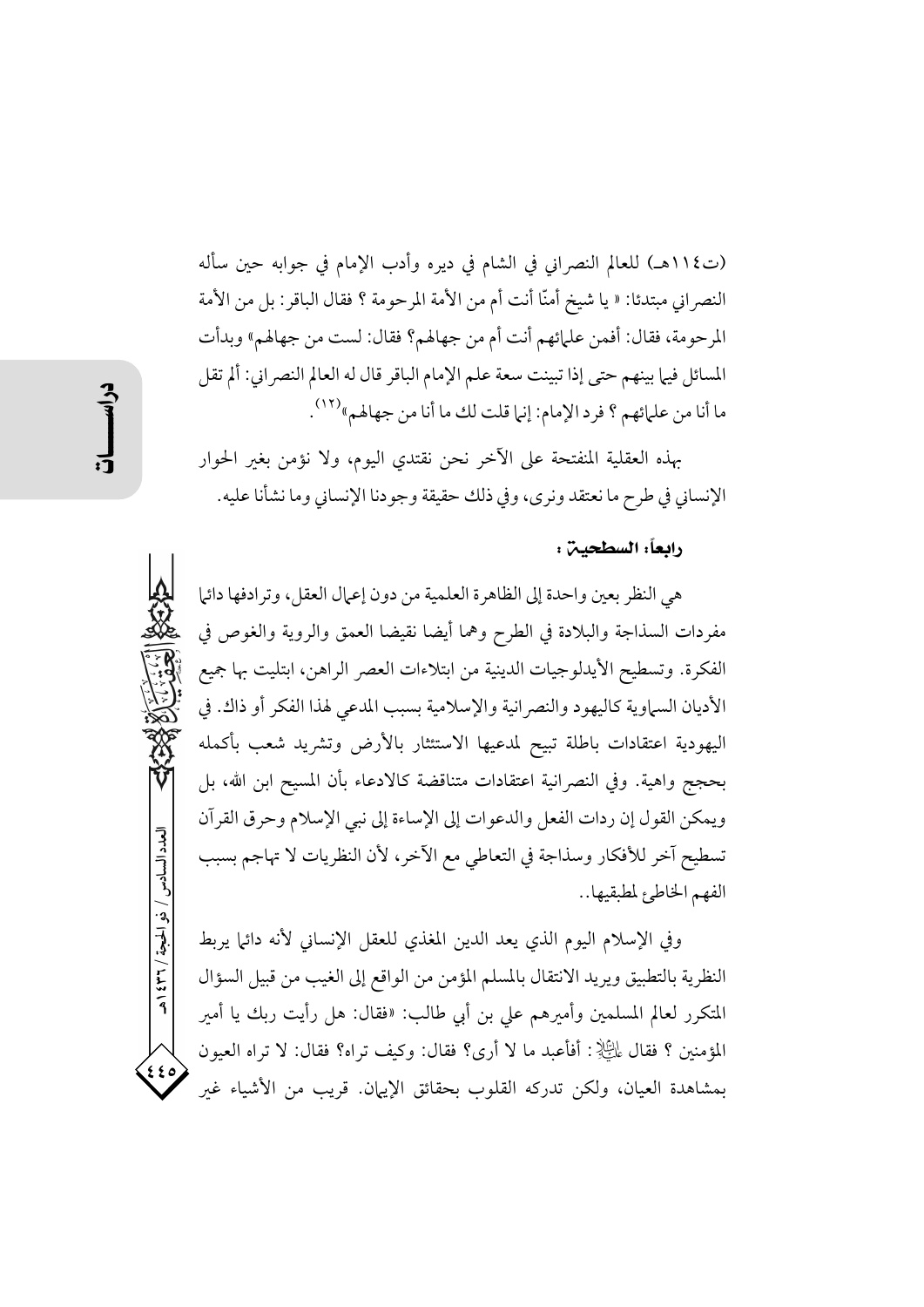ملامس. بعيد منها غير مباين. متكلَّم لا بروية، مريد لا بهمَّة. صانع لا بجارحة. لطيف لا يوصف بالخفاء. كبير لا يوصف بالجفاء بصير لا يوصف بالحاسة. رحيم لا يوصف بالرقة. تعنو الوجوه لعظمته، وتجب القلوب من مخافته»<sup>(١٣)</sup>.

أقول: حتى هذا الفكر اليوم لم يسلم من محاولات تشويه صورته من المتمسحين بلبوسه المدعين له، ولعل ما نشهده اليوم من إلصاق الجرائم الإرهابية التي ملأت بلاد الإسلام قبل غيرهم من بلدان العالم هو أخطر تسطيح لفكرة الدين الإسلامي وأبشع محاولات تشويه صورته المشرقة على مر تاريخه. نعم نحن المسلمين نعترف بأن علينا اليوم تقع مهمة تشذيب الأفكار الدخيلة على الإسلام وتمييز الشاذ منها للخروج بلغة واحدة نخاطب بها العالم طالما نحن ننادي بالطبيعة الأممية للرسالة الإسلامية، وذلك جهد ليس باليسير ولاسيها إذا عرفنا أن هذه الصور السلبية التي تتطلع إلى مصادرة الإسلام الحقيقي تمتلك اليوم أدوات الثراء وجرأة التعدي على سفك الدماء من داخل البيت الإسلامي أي محاربة الإسلام بالإسلام. ولذلك ليس أمام العلماء المسلمين والمثقفين سوى طريق توحيد الخطاب وإخراج الوجه القاتم من الجسد الإسلامي المشرق.

خلاصة البحث

خلص البحث إلى جملة من الحقائق أهمها: أولا: الدين يستهدف الإنسان لضيان سعادته في الدارين. ثانيا: إساءة تطبيق الرسائل السماوية يعني فساد المطبقين لا فساد النظرية. ثالثا: حدد البحث أشكال المدعين بالتطرف والانعزالية وادعاء امتلاك الحقيقة والسطحية . رابعا: ينبغي أخذ الفكر الديني الإسلامي الصحيح من أهله الذي أثبت الواقع والتاريخ صحة انتسابه لهم وهم أهل بيت النبوة من الأئمة الطاهرين لِمِبْتِلِيْنِ .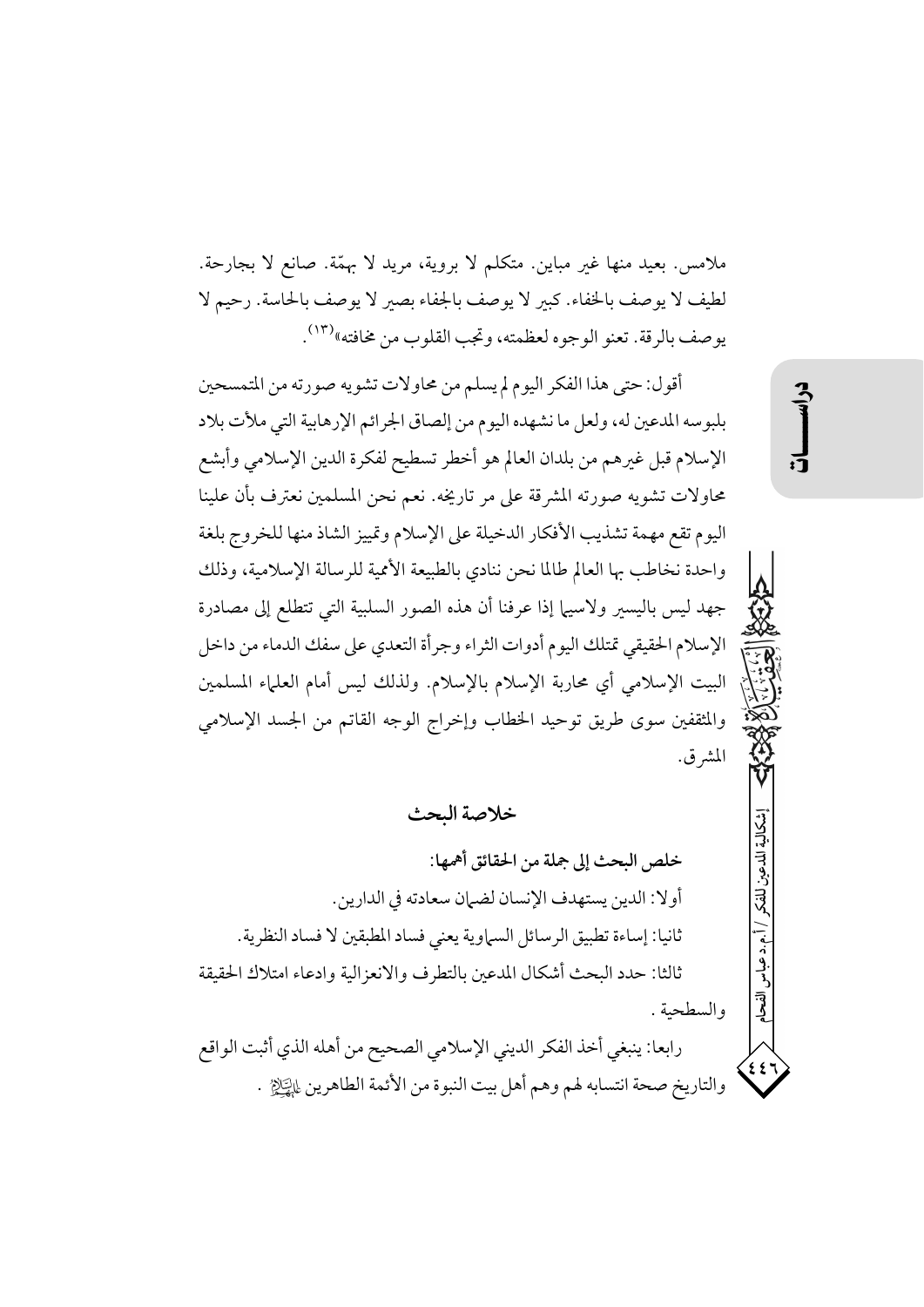\* هوامش البحث \*

(۱) هو د: ۸۷. (٢) العنكبوت: ٤٥. (٣) ينظر فتاوى السيد السيستاني . (٤) الحجرات: ١٣. (٥) كنز العمال، المتقى الهندي: ٢٨/٩. (٦) مسند أحمد، أحمد بن حنبل: ٢/ ٢٢٤ . (٧) نهج البلاغة، الإمام على مليَّالٍا : ٣/ ٨٤. (٨) تهذيب الأحكام، الشيخ الطوسي: ٦/ ٢٩٣، وسائل الشيعة (آل البيت)،الحر العاملي: ١٥/ ٦٦. (٩) اسمه العلاء بن زياد الحارثي، نهج البلاغة: ٢ / ١٨٧ –١٨٨. (١٠) نهج البلاغة: ٢ / ١٨٧ –١٨٨. (١١)الأنعام: ١٠٨. (١٢) الكافي، الشيخ الكليني: ١/ ١٢٢ – ١٢٣. (١٣) نهج البلاغة: ٢ / ٩٩ ـ ١٠٠.

\* المصادر والمراجع \*

العدد السادس / ذو الحجة / ٣٦ / ٤٣٩ القرآن الكريم. \* تهذيب الأحكام، الشيخ الطوسي(ت ٤٦٠هـ)، تحقيق وتعليق: السيد حسن الموسوي الخرسان، الطبعة: الثالثة، ١٣٦٤ هـ، مطبعة خورشيد. \*\* فتاوى آية الله العظمى السيد على السيستاني دام ظله بعد عام ٢٠٠٣. \* الكافي، الشيخ الكليني(ت٣٢٩هـ)، تصحيح وتعليق: علي أكبرالغفاري، الطبعة: الخامسة– ١٣٦٣ هـ، مطبعة الحيدري ـ طهران. \* كنز العمال في سنن الأقوال والأفعال، المتقي الهندي، علاء الدين بن حسام الدين (ت ٤٤١ ٩٧٥هـ)، ضبطه وفسر غريبه: الشيخ بكري حياني، مؤسسة الرسالة، بيروت \_ لبنان ١٩٨٩م.